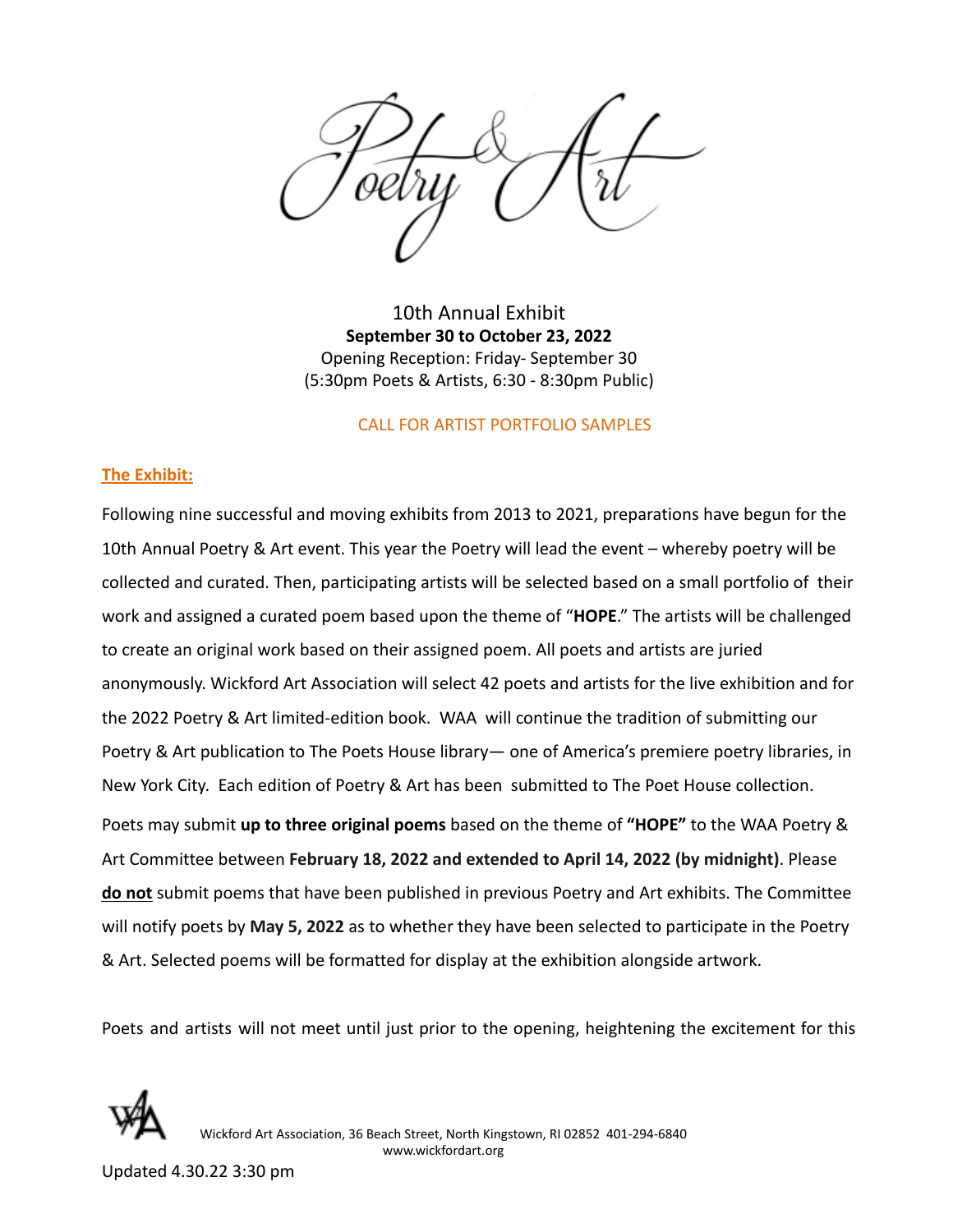annual exhibit at the Wickford Art Association. Live poetry readings will take place at the opening night reception. Each selected poet will receive a complimentary copy of Poetry & Art and all poets may submit up to three poems for a fee of \$10.00. *Accepted* poets will incur an additional fee of \$35 registration fee to defray the production costs for the 10th Annual Poetry and Art book.

# **Submission Guidelines:**

- Eligibility: All emerging and established poets and writers are eligible.
- Number of Entries: One (1) to three (3) **new, original, unpublished** poems written in response to the theme.
- Theme: Poems will be written in response to the theme of "**HOPE**."
- Each attached poem must consist of title and poem only; the attached document should not identify the poet's name.
- Formatting:
- Poems **must be no longer than**:
	- $\bullet$  29 lines long including blank lines
	- 40 character lines including blank spaces

WHY? This requirement may seem constraining, but each page must be able to balance the artwork as well as the poem. Thanks for your understanding.

• Please submit typed poetry in an attached Microsoft Word document (.doc) format **or** PDF (.pdf) format; **no** handwritten work will be considered.

- Formatting: 12-point type, Times New Roman font, left justified-- not centered; case and punctuation should be indicated and will be assumed intentional by the jurist(s). No changes will be made by the jurist.
- The selected poems **will** be used in the Poetry & Art exhibit, formatted and laminated for exhibition.
- Subject: please refrain from language, subject matter, or political/religious references which could be considered offensive.

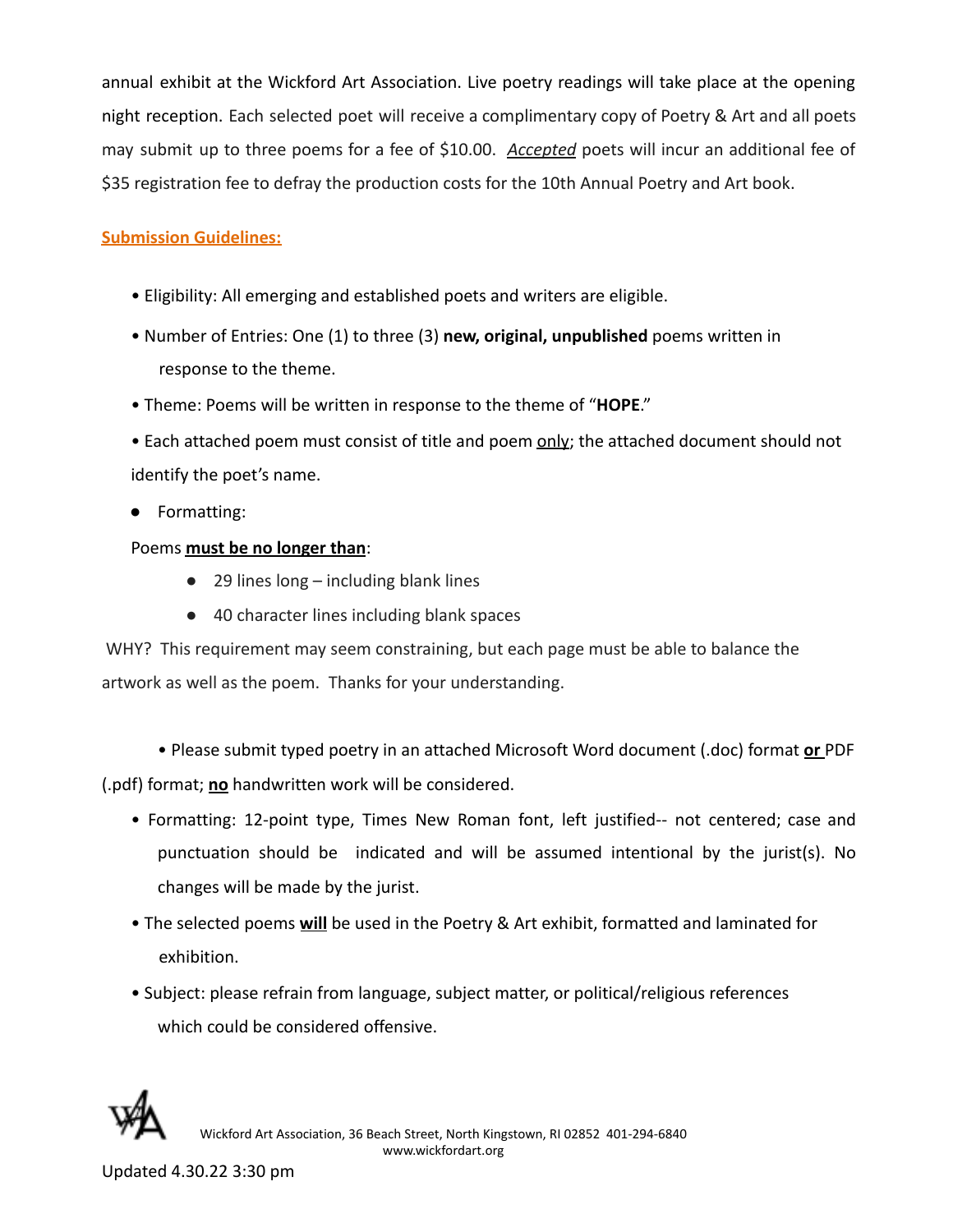• **Poems that do not meet these guidelines will not be considered for entry into the book.**

## **Deadlines & Registration Fee**:

- **April 14, 2022**: Deadline for submission of one (1) to three (3) poems for consideration.
- **May 5, 2022**: Poets are notified by email of acceptance, including an invoice for the \$35 registration fee, and request for biographical information.
- **May 15, 2022**: For accepted poets, deadline for \$35 Registration Fee payment, which includes one (1) copy of the limited edition 2022 Wickford Art Association Poetry & Art exhibit book. Fee may be paid with a credit card through stripe online at [www.wickfordart.org](http://www.wickfordart.org) (Go to 2022 Exhibits: 10<sup>th</sup> Annual Poetry & Art) by credit card (call 401- 294-6840), or by check mailed or hand-delivered to the gallery. Please make checks payable to **Wickford Art Association**. Cash payments should be made in the gallery only.
- **If you are unable to attend the opening on Friday, September 30, 2022** WAA will mail a copy of the book; please include an additional \$10 for shipping and handling (US only). Wickford Art Association 36 Beach Street North Kingstown, RI 02852 401-294-6840 www.wickfordart.org

**How to Submit:**

- Please review the Submission Guidelines above.
- Please go to the registration portal on our website for the 10th Annual Poetry and Art exhibit to register. At this portal you will be asked to attach up to three poems for jurying. The deadline for submission is **April 14, 2022** (midnight);

• Selected poets: entrants will be notified by **May 5, 2022** via e-mail and will be invoiced for the \$35 Registration Fee (due May 15, 2022). Registration fee may be paid with a credit card through stripe online at www.wickfordart.org (Go to